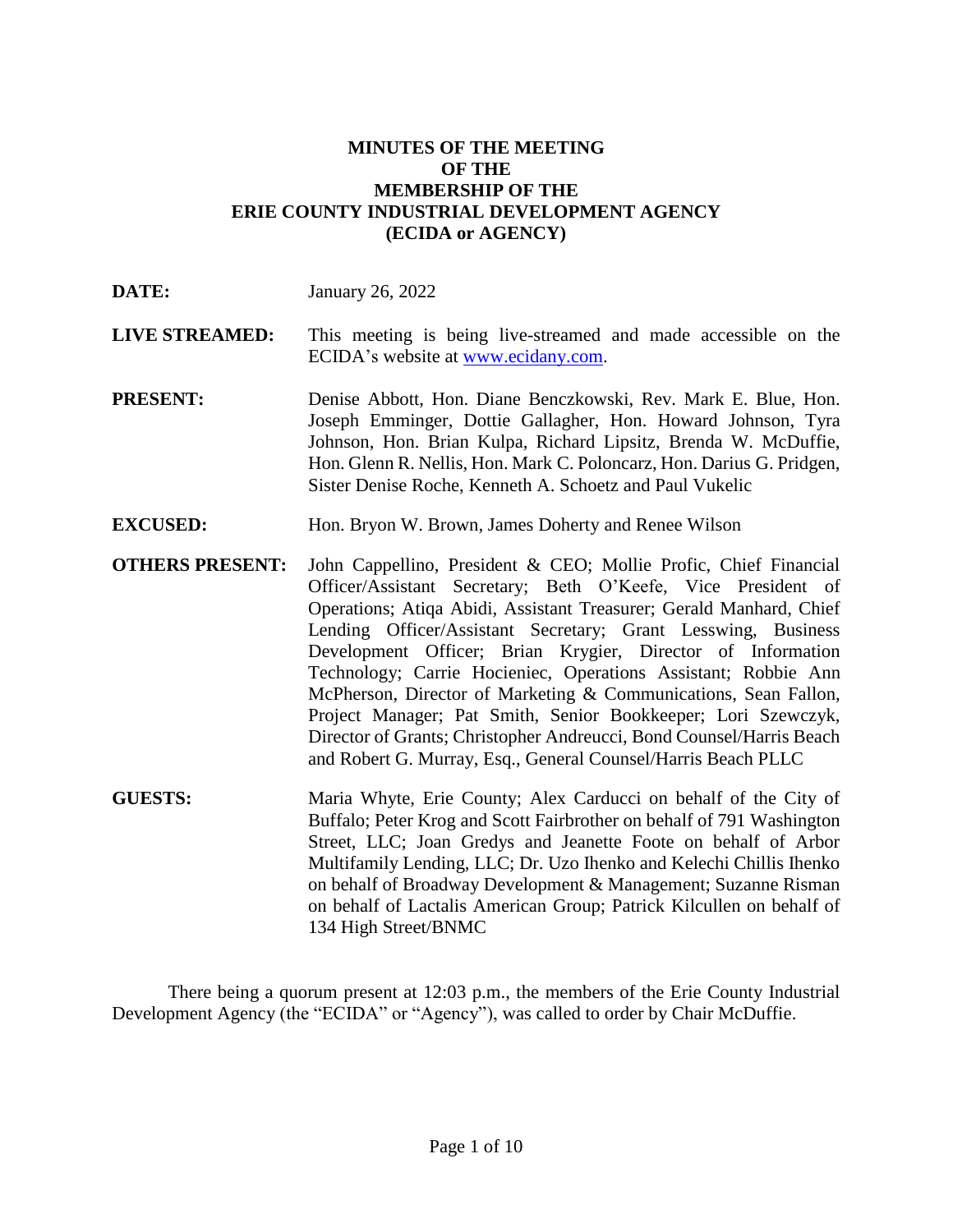#### **MINUTES**

The minutes of the November 17, 2021 meeting of the members were presented. Sister Denise moved and Mr. Poloncarz seconded to approve of the minutes. Ms. McDuffie called for the vote and the minutes were unanimously approved.

At this point in time, Mr. Kulpa and Mr. Lipsitz joined the meeting.

#### **REPORTS/ACTION ITEMS/INFORMATION ITEMS**

Financial Report. Ms. Profic noted that there was no traditional financial report this month due to year-end audit preparations. She then provided a brief update on a few items: (1) The Finance & Audit Committee met on December  $14<sup>th</sup>$ . The two items on the agenda were an ILDC bond recommendation and a presentation from Freed Maxick about their 2021 audit plan. Freed Maxick completed some interim work for the ECIDA, RDC and ILDC audits at the beginning of January, and the final work is set to commence on Monday, January 31<sup>st</sup>. The audits are planned to be completed in time for the Finance & Audit Committee to review and approve draft reports at their March  $16<sup>th</sup>$  meeting with the reports coming to the Boards at the March  $23<sup>rd</sup>$  meetings. This will allow us to have all the necessary approvals in place prior to the March  $31<sup>st</sup>$  ABO filing deadline; and (2) While still closing out the year, she provide the Board with an update on where the ECIDA ended the year from an administrative fee standpoint. In 2021, we had \$2.4M of administrative fee revenue (approximately 133% of our budgeted amount). This was the first time we exceeded our budgeted administrative fees since 2017 and our best year from a fee revenue standpoint since 2015. Further information will be provided and discussed at the February meeting. Ms. McDuffie directed that the report be received and filed.

Governance Committee. Ms. O'Keefe presented a review of the most recently completed governance committee meeting. Ms. McDuffie directed that the report be received and filed.

2021 Tax Incentive Induced/Closing Schedule/Estimated Real Property Tax Impact. Ms. O'Keefe presented this report to the members. Ms. McDuffie directed that the report be received and filed.

At this point in time, Mr. Emminger joined the meeting.

Approval of Contract. Ms. Szewczyk presented this a resolution to the members to authorize the execution of a contract with LiRo Engineers to design landscaping and historical markers/amenities for the Shoreline Trail Enhancement project in the City of Lackawanna First Ward BOA. Mr. Poloncarz moved and Mr. Johnson seconded to approve the resolution. Ms. McDuffie then called for the vote and the following resolution was unanimously approved:

RESOLUTION OF THE ERIE COUNTY INDUSTRIAL DEVELOPMENT AGENCY AUTHORIZING THE AGENCY TO ENTER INTO A CONTRACT WITH LIRO ENGINEERS, INC. TO PROVIDE LANDSCAPING AND HISTORICAL MARKERS DESIGN SERVICES WITHIN THE CITY OF LACKAWANNA FIRST WARD BROWNFIELD OPPORTUNITY AREA ALONG THE SHORELINE TRAIL, ABUTTING THE RENAISSANCE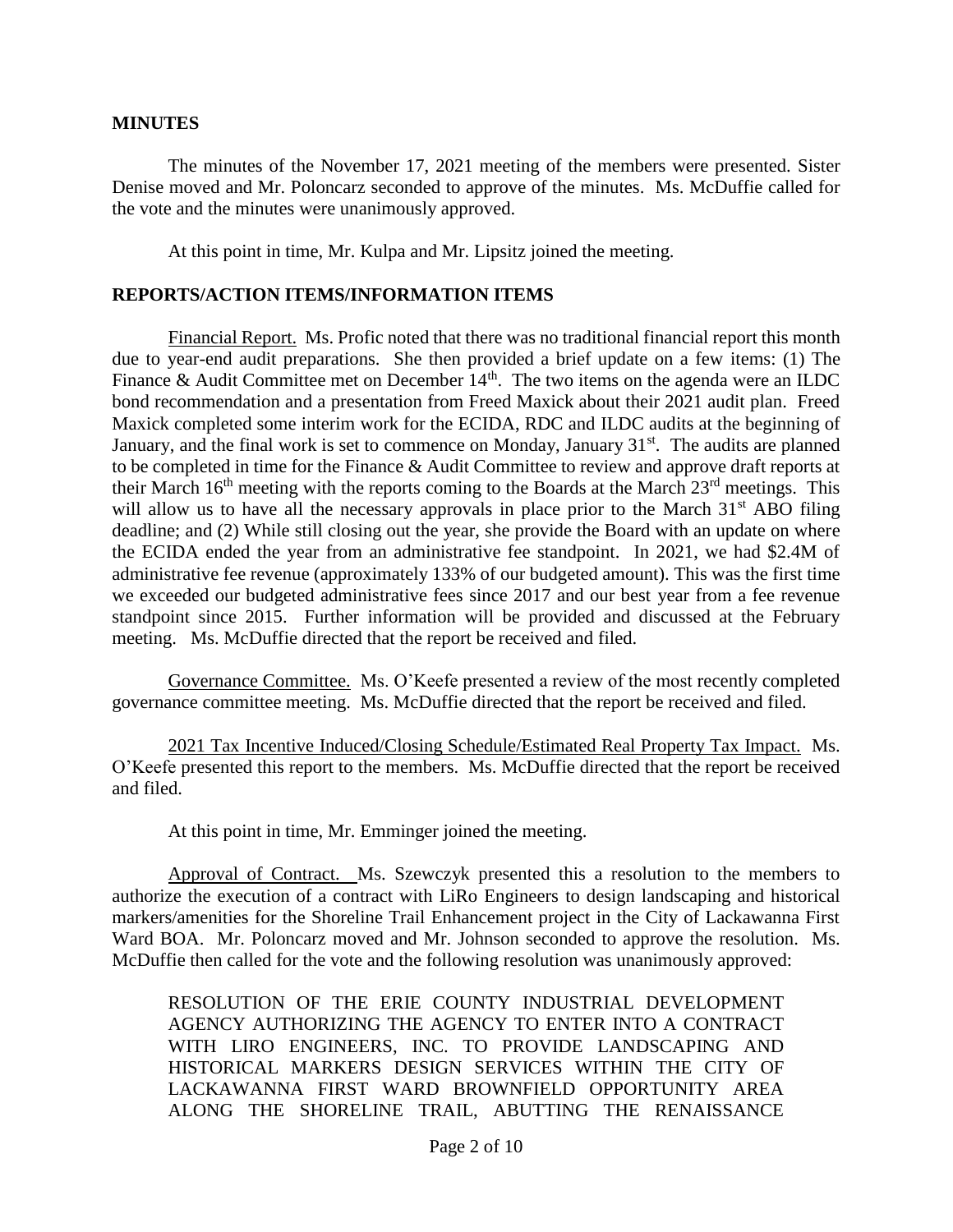## COMMERCE PARK, CONNECTING THE CITY OF BUFFALO AND CITY OF LACKAWANNA

Policy Committee Update. Mr. Lipsitz presented the report of the most recently held Policy Committee meeting and noted the members approved the four (4) projects which are being presented to the Agency today. Ms. McDuffie directed that the report be received and filed.

# **INDUCEMENT RESOLUTIONS**

791 Washington Street, LLC, 791 Washington Street, Buffalo, New York. Mr. Cappellino reviewed this proposed sales tax exemption and mortgage recording tax exemption benefits project which consists of a project that was previously approved by the ECIDA Board in both 2016 and 2017. Prior approvals anticipated both the Buffalo Culinary School and an extended-stay hotel as project components for this nearly 500,000 sq. ft. facility. Due to the pandemic, the developer was forced to go through a significant redesign effort that resulted in delays and substantially higher design costs to determine how to proceed with the project. The new project plans for substantial renovation to convert the site into mixed-use including market rate housing and intends to offer 243 units with 10% (25 units) committed to workforce housing at 80% AMI. In addition, 60,000 sq. ft. will be available to businesses looking to locate on the Buffalo Niagara Medical Campus. The Project's cost benefit ratio was presented to and reviewed by the members present and the costs of incentives so applied for, the anticipated new tax revenues to be generated by the Project, as well as the Project's contemplated community benefits were discussed and considered.

Mr. Poloncarz expressed support of the project and thanked the company for sticking through with this project before and during the pandemic.

As a condition precedent of receiving Financial Assistance, and as a material term or condition as approved by the Agency in connection with the Project, the Company covenants and agrees and understands that it must, subject to potential modification, termination and/or recapture of Financial Assistance for failure to meet and maintain the commitments and thresholds as described below, through the conclusion of the later of two (2) years following either (x) the construction completion date, or (y) the termination of the Agent Agreement, a certification, as so required by the Agency, confirming:

- (i) Investment Commitment- the total investment actually made with respect to the Project at the time of Project completion equals or exceeds \$91,800,000 (which represents the product of 85% multiplied by \$107,950,000, being the total project cost as stated in the Company's application for Financial Assistance).
- (ii) Employment Commitment that there at least 4 (four) full time equivalent ("FTE") employees in the Facility as stated in the Company's Application for Financial Assistance as described below:
	- the number of current FTE employees in the then current year at the Facility; and
	- that within two (2) years of Project completion, the Company has maintained and created FTE employment at the Facility equal to 4 (four) FTE employees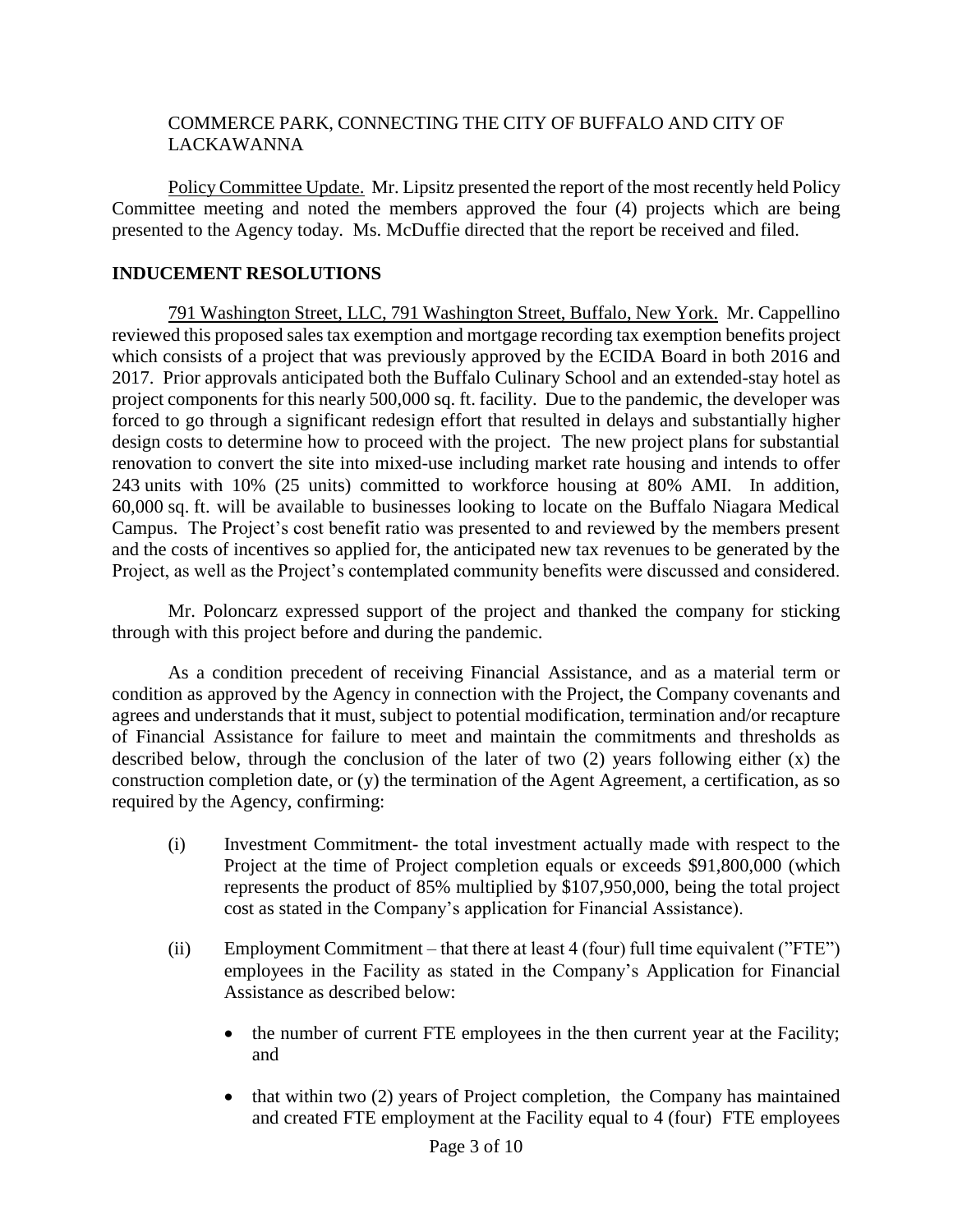[representing the product of 85% multiplied by 5 (being the 5 new FTE employee positions proposed to be created by the Company as stated in its Application)]. In an effort to confirm and verify the Company's employment numbers, the Agency requires that, at a minimum, the Company provide employment data to the Agency on a quarterly basis, said information to be provided on the Agency's "Quarterly Employment Survey" form to be made available to the Company by the Agency.

- (iii) Local Labor Commitment that the Company adheres to and complies with the Agency's Local Labor Workforce Certification Policy on a quarterly basis during the construction period.
- (iv) Equal Pay Commitment that the Company adheres to and complies with the Agency's Pay Equity Policy.
- (v) Unpaid Real Property Tax Policy Commitment that the Company is compliant with the Agency's Unpaid Real Property Tax Policy.

Mr. Pridgen moved and Mr. Blue seconded to approve the Project. Ms. McDuffie spoke in favor of the project and the company's resiliency and then called for the vote and the following resolution was unanimously approved:

RESOLUTION OF THE ERIE COUNTY INDUSTRIAL DEVELOPMENT AGENCY: (i) ACCEPTING THE APPLICATION OF 791 WASHINGTON STREET, LLC, AND/OR INDIVIDUAL(S) OR AFFILIATE(S), SUBSIDIARY(IES), OR ENTITY(IES) FORMED OR TO BE FORMED ON ITS BEHALF (INDIVIDUALLY, AND/OR COLLECTIVELY, THE "COMPANY") IN CONNECTION WITH A CERTAIN PROJECT DESCRIBED BELOW; (ii) RATIFYING THE SCHEDULING, NOTICING, AND CONDUCTING OF A PUBLIC HEARING IN CONNECTION WITH THE PROJECT; (iii) MAKING A DETERMINATION PURSUANT TO THE STATE ENVIRONMENTAL QUALITY REVIEW ACT; (iv) APPOINTING THE COMPANY, OR ITS DESIGNEE, AS ITS AGENT TO UNDERTAKE THE PROJECT; (v) AUTHORIZING THE UNDERTAKING OF THE PROJECT TO PROVIDE FINANCIAL ASSISTANCE TO THE COMPANY IN THE FORM OF (A) A SALES TAX EXEMPTION BENEFIT FOR PURCHASES AND RENTALS RELATED TO THE ACQUISITION, CONSTRUCTION AND EQUIPPING OF THE PROJECT, AND (B) A MORTGAGE RECORDING TAX EXEMPTION BENEFIT FOR FINANCING RELATED TO THE PROJECT; AND (vi) AUTHORIZING THE NEGOTIATION AND EXECUTION OF A LEASE AGREEMENT, LEASEBACK AGREEMENT, AN AGENT AND FINANCIAL ASSISTANCE PROJECT AGREEMENT, AND RELATED DOCUMENTS

Arbor Multifamily Housing, LLC, 500 Colvin Woods, Tonawanda, New York. Mr. Cappellino reviewed this proposed sales tax exemption benefit project which consists of an intermunicipal move requiring the ECIDA's compliance with both statutory and its Uniform Tax Exemption Policy, intermunicipal move procedures. The company plans to relocate from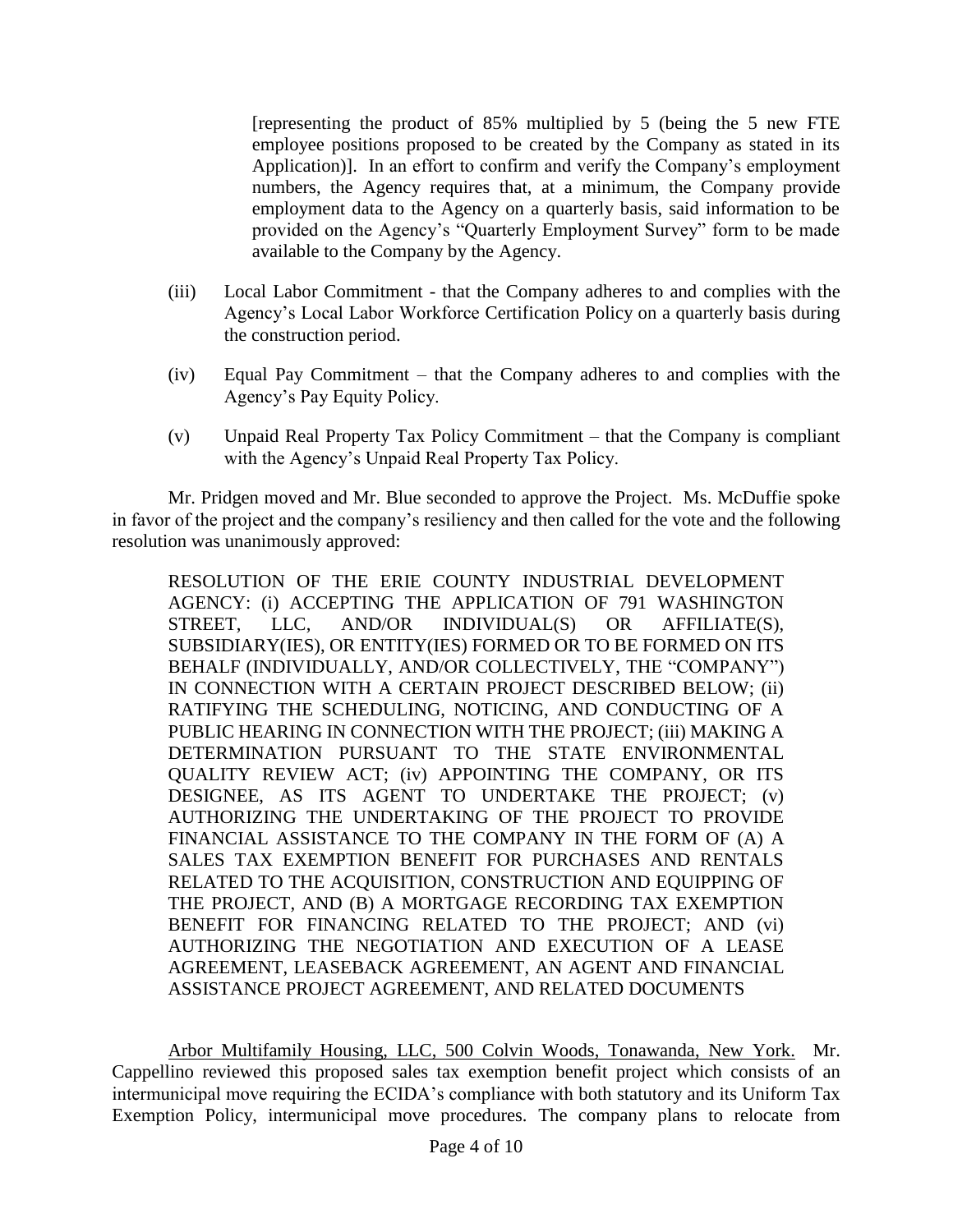Lancaster to Tonawanda and must purchase new office furniture, AV equipment, build out a stateof-the-art computer room, an upscale breakroom and employee lounge at its new location. The Project's cost benefit ratio was presented to and reviewed by the members present and the costs of incentives so applied for, the anticipated new tax revenues to be generated by the Project, as well as the Project's contemplated community benefits were discussed and considered.

As a condition precedent of receiving Financial Assistance, and as a material term or condition as approved by the Agency in connection with the Project, the Company covenants and agrees and understands that it must, subject to potential modification, termination and/or recapture of Financial Assistance for failure to meet and maintain the commitments and thresholds as described below, submit, on an annual basis or as otherwise indicated below through the conclusion of the later of two (2) years following either (x) the construction completion date, or (y) the termination of the Agent Agreement, a certification, as so required by the Agency, confirming:

- (i) Investment Commitment- the total investment actually made with respect to the Project at the time of Project completion equals or exceeds \$1,785,000 (which represents the product of 85% multiplied by \$2,100,000, being the total project cost as stated in the Company's application for Financial Assistance).
- (ii) Employment Commitment that there are at least 168 existing full time equivalent ("FTE") employees located at, or to be located at, the Facility as stated in the Company's application for Financial Assistance (the "Baseline FTE"); and
	- the number of current FTE employees in the then current year at the Facility; and
	- $\bullet$  that within two (2) years of Project completion, the Company has maintained and created FTE employment at the Facility equal to 189 FTE employees [representing the sum of  $(x)$  168 Baseline FTE and  $(y)$  21 FTE employees, being the product of 85% multiplied by 25 (being the 21 new FTE employee positions proposed to be created by the Company as stated in its Application)]. In an effort to confirm and verify the Company's employment numbers, the Agency requires that, at a minimum, the Company provide employment data to the Agency on a quarterly basis, said information to be provided on the Agency's "Quarterly Employment Survey" form to be made available to the Company by the Agency.
- (iii) Local Labor Commitment that the Company adheres to and complies with the Agency's Local Labor Workforce Certification Policy on a quarterly basis during the construction period.
- (iv) Equal Pay Commitment that the Company adheres to and complies with the Agency's Pay Equity Policy.
- (v) Unpaid Real Property Tax Policy Commitment that the Company is compliant with the Agency's Unpaid Real Property Tax Policy.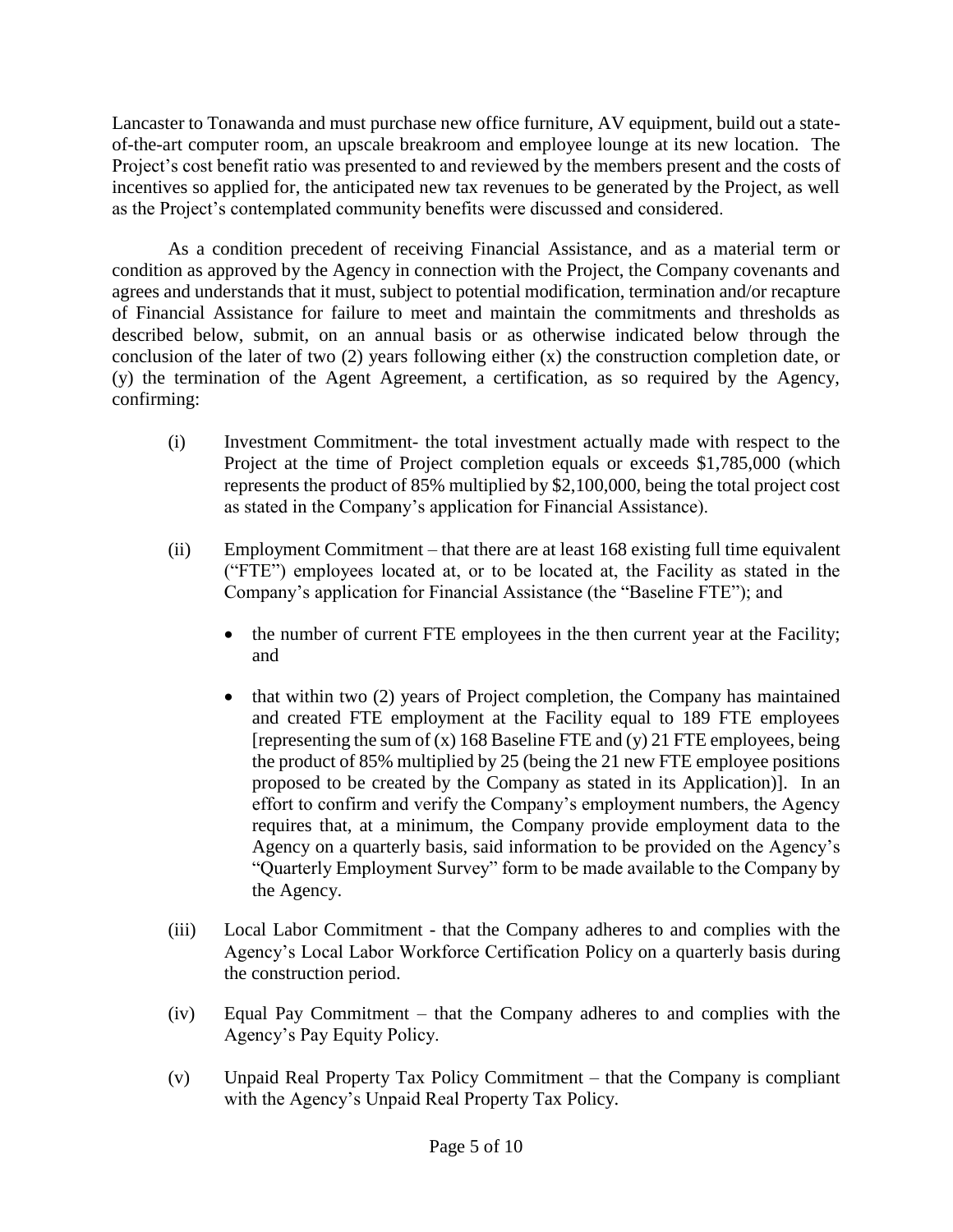Mr. Emminger moved and Sister Denise seconded to approve the Project.

Mr. Poloncarz commented on the need for the Agency to maintain a regional perspective committed to growth and benefits for the greater community, and also commented on the small size of the sales tax benefit.

Ms. McDuffie then called for the vote and the following resolution was unanimously approved:

RESOLUTION OF THE ERIE COUNTY INDUSTRIAL DEVELOPMENT AGENCY: (i) ACCEPTING THE APPLICATION OF ARBOR MULTIFAMILY LENDING, LLC, AND/OR INDIVIDUAL(S) OR AFFILIATE(S), SUBSIDIARY(IES), OR ENTITY(IES) FORMED OR TO BE FORMED ON ITS BEHALF (INDIVIDUALLY, AND/OR COLLECTIVELY, THE "COMPANY") IN CONNECTION WITH A CERTAIN PROJECT DESCRIBED BELOW; (ii) RATIFYING THE SCHEDULING, NOTICING, AND CONDUCTING OF A PUBLIC HEARING IN CONNECTION WITH THE PROJECT; (iii) APPOINTING THE COMPANY, OR ITS DESIGNEE, AS ITS AGENT TO UNDERTAKE THE PROJECT; (iv) AUTHORIZING THE UNDERTAKING OF THE PROJECT TO PROVIDE FINANCIAL ASSISTANCE TO THE COMPANY IN THE FORM OF A SALES TAX EXEMPTION BENEFIT FOR PURCHASES AND RENTALS RELATED TO THE ACQUISITION, CONSTRUCTION AND EQUIPPING OF THE PROJECT, AND (v) AUTHORIZING THE NEGOTIATION AND EXECUTION OF AN AGENT AND FINANCIAL ASSISTANCE PROJECT AGREEMENT, AND RELATED **DOCUMENTS** 

Broadway Development & Management Group, LLC, 343-345 Broadway, Buffalo, New York. Ms. O'Keefe reviewed this proposed sales tax exemption and mortgage recording tax exemption benefits project which is an adaptive reuse project of an historic 3-story 44,000 sq. ft. commercial building located in an distressed census tract on Buffalo's East Side. The first floor will include common areas/tenant amenities as well as office, warehouse and retail space. The second and third floors will be converted into workforce housing with rents based on 80% of the AMI. The Project's cost benefit ratio was presented to and reviewed by the members present and the costs of incentives so applied for, the anticipated new tax revenues to be generated by the Project, as well as the Project's contemplated community benefits were discussed and considered.

Mr. Pridgen spoke in favor of the project.

As a condition precedent of receiving Financial Assistance, and as a material term or condition as approved by the Agency in connection with the Project, the Company covenants and agrees and understands that it must, subject to potential modification, termination and/or recapture of Financial Assistance for failure to meet and maintain the commitments and thresholds as described below, through the conclusion of the later of two (2) years following either (x) the construction completion date, or (y) the termination of the Agent Agreement, a certification, as so required by the Agency, confirming: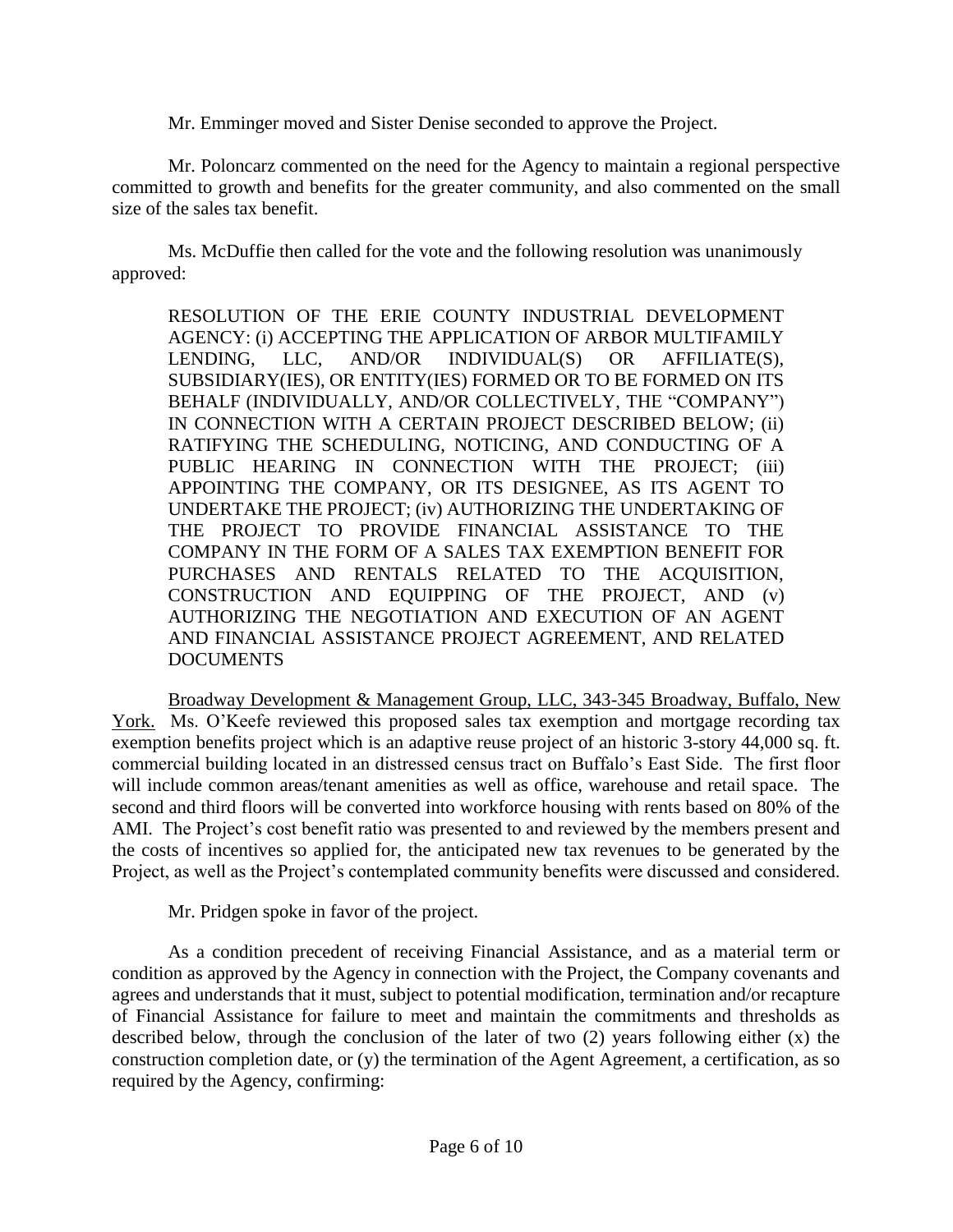- (i) Investment Commitment- the total investment actually made with respect to the Project at the time of Project completion equals or exceeds \$10,625,000 (which represents the product of 85% multiplied by \$12,500,000, being the total project cost as stated in the Company's application for Financial Assistance).
- (ii) Employment Commitment that there are at least 2 existing full time equivalent ("FTE") employees located at, or to be located at, the Facility as stated in the Company's application for Financial Assistance (the "Baseline FTE"); and
	- the number of current FTE employees in the then current year at the Facility; and
	- that within two (2) years of Project completion, the Company has maintained and created FTE employment at the Facility equal to 9 FTE employees [representing the sum of  $(x)$  2 Baseline FTE and  $(y)$  7 new FTE employees, being the product of 85% multiplied by 8 (being the 8 new FTE employee positions proposed to be created by the Company as stated in its Application)]. In an effort to confirm and verify the Company's employment numbers, the Agency requires that, at a minimum, the Company provide employment data to the Agency on a quarterly basis, said information to be provided on the Agency's "Quarterly Employment Survey" form to be made available to the Company by the Agency.
- (iii) Local Labor Commitment that the Company adheres to and complies with the Agency's Local Labor Workforce Certification Policy on a quarterly basis during the construction period.
- (iv) Equal Pay Commitment that the Company adheres to and complies with the Agency's Pay Equity Policy.
- (v) Unpaid Real Property Tax Policy Commitment that the Company is compliant with the Agency's Unpaid Real Property Tax Policy.

Mr. Pridgen moved and Mr. Johnson seconded to approve the Project. Ms. McDuffie then called for the vote and the following resolution was unanimously approved:

RESOLUTION OF THE ERIE COUNTY INDUSTRIAL DEVELOPMENT AGENCY: (i) ACCEPTING THE APPLICATION OF BROADWAY DEVELOPMENT & MANAGEMENT GROUP, LLC, AND/OR INDIVIDUAL(S) OR AFFILIATE(S), SUBSIDIARY(IES), OR ENTITY(IES) FORMED OR TO BE FORMED ON ITS BEHALF (INDIVIDUALLY, AND/OR COLLECTIVELY, THE "COMPANY") IN CONNECTION WITH A CERTAIN PROJECT DESCRIBED BELOW; (ii) RATIFYING THE SCHEDULING, NOTICING, AND CONDUCTING OF A PUBLIC HEARING IN CONNECTION WITH THE PROJECT; (iii) APPOINTING THE COMPANY, OR ITS DESIGNEE, AS ITS AGENT TO UNDERTAKE THE PROJECT; (iv) AUTHORIZING THE UNDERTAKING OF THE PROJECT TO PROVIDE FINANCIAL ASSISTANCE TO THE COMPANY IN THE FORM OF (A) A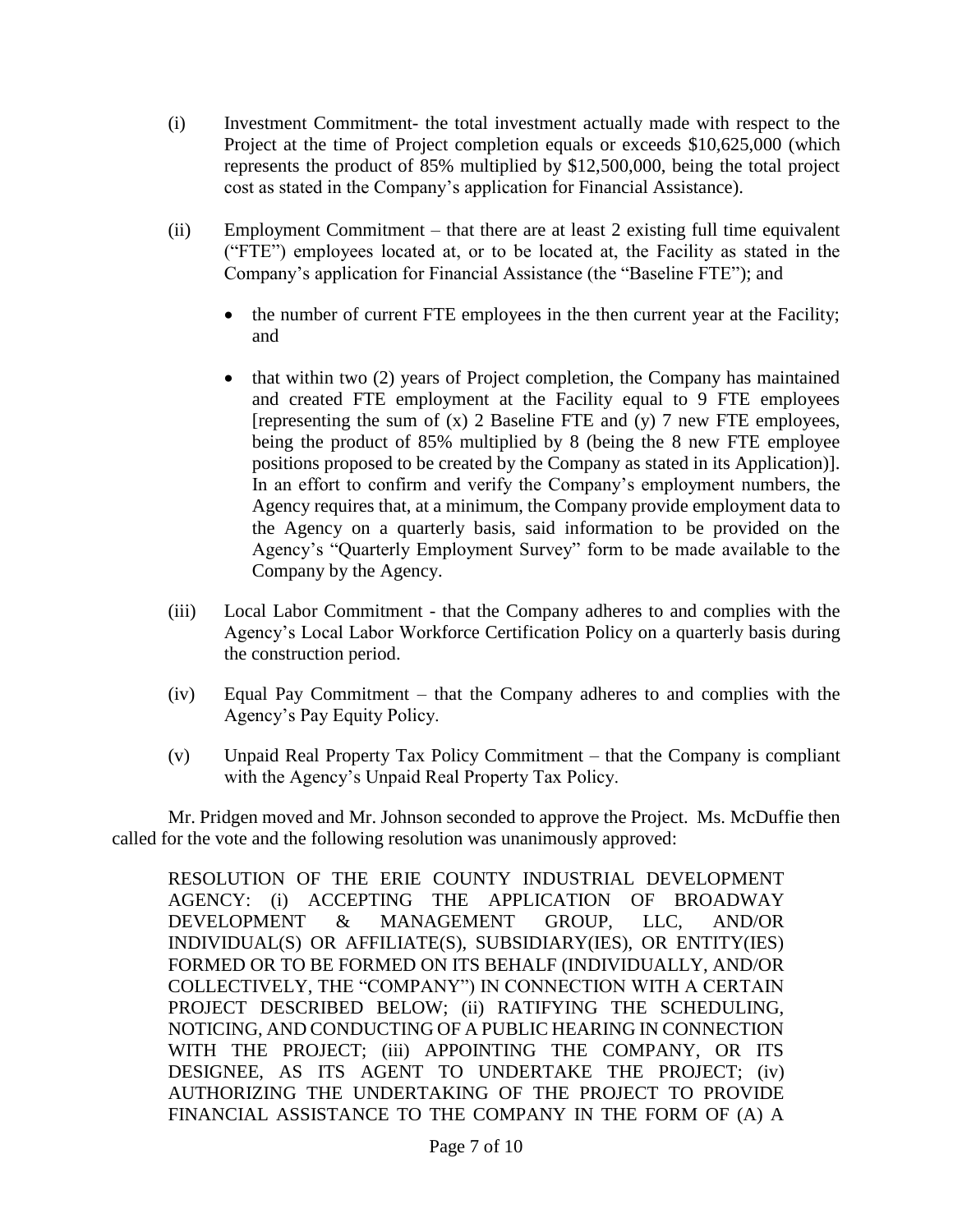SALES TAX EXEMPTION BENEFIT FOR PURCHASES AND RENTALS RELATED TO THE ACQUISITION, CONSTRUCTION AND EQUIPPING OF THE PROJECT, AND (B) A MORTGAGE RECORDING TAX EXEMPTION BENEFIT FOR FINANCING RELATED TO THE PROJECT; AND (v) AUTHORIZING THE NEGOTIATION AND EXECUTION OF A LEASE AGREEMENT, LEASEBACK AGREEMENT, AN AGENT AND FINANCIAL ASSISTANCE PROJECT AGREEMENT, AND RELATED DOCUMENTS

Lactalis American Group, Inc., 2376 South Park Avenue, Buffalo, New York. Ms. O'Keefe reviewed this proposed sales tax exemption and real property tax abatement benefits project which consists of the construction of a 5,660 sq. ft. addition to their existing 26,865 sq. ft. one-store office building to provide current and future employees with the space needed to support the company's U.S. operations from the Buffalo, New York facility. The Project's cost benefit ratio was presented to and reviewed by the members present and the costs of incentives so applied for, the anticipated new tax revenues to be generated by the Project, as well as the Project's contemplated community benefits were discussed and considered.

Mr. Lipsitz expressed support of the project.

As a condition precedent of receiving Financial Assistance, and as a material term or condition as approved by the Agency in connection with the Project, the Company covenants and agrees and understands that it must, subject to potential modification, termination and/or recapture of Financial Assistance for failure to meet and maintain the commitments and thresholds as described below, submit, on an annual basis or as otherwise indicated below through the termination of the PILOT Agreement, a certification, as so required by the Agency, confirming:

- (i) Investment Commitment- the total investment actually made with respect to the Project at the time of Project completion equals or exceeds \$1,221,192 (which represents the product of 85% multiplied by \$1,436,697, being the total project cost as stated in the Company's application for Financial Assistance).
- (ii) Employment Commitment that there are at least 334 existing full time equivalent ("FTE") employees located at, or to be located at, the Facility as stated in the Company's application for Financial Assistance (the "Baseline FTE"); and
	- the number of current FTE employees in the then current year at the Facility; and
	- that within two (2) years of Project completion, the Company has maintained and created FTE employment at the Facility equal to 356 FTE employees [representing the sum of (x) 334 Baseline FTE and (y) 22 FTE employees, being the product of 85% multiplied by 27 (being the 27 new FTE employee positions proposed to be created by the Company as stated in its Application)]. In an effort to confirm and verify the Company's employment numbers, the Agency requires that, at a minimum, the Company provide employment data to the Agency on a quarterly basis, said information to be provided on the Agency's "Quarterly Employment Survey" form to be made available to the Company by the Agency.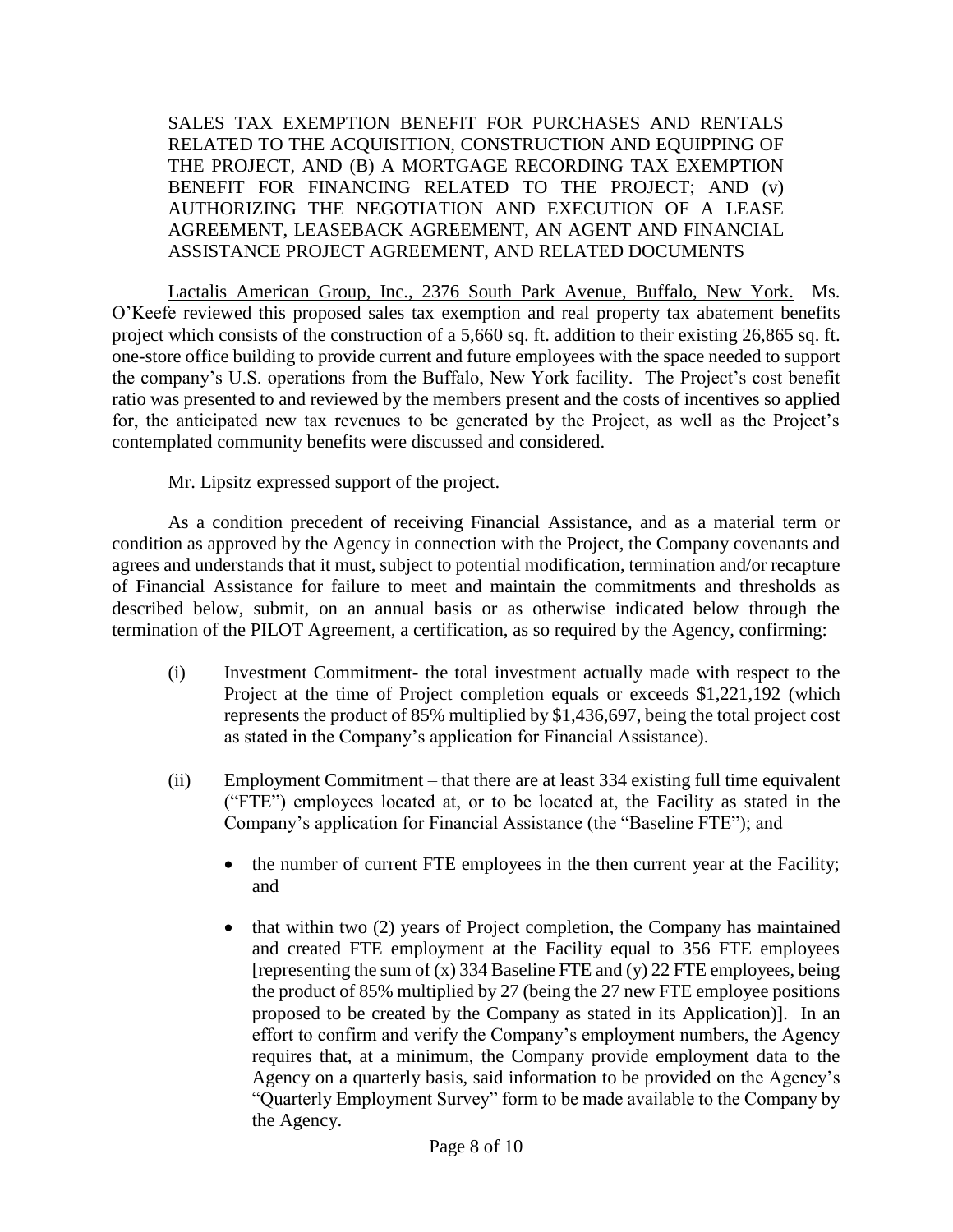- (iii) Local Labor Commitment that the Company adheres to and complies with the Agency's Local Labor Workforce Certification Policy on a quarterly basis during the construction period.
- (iv) Equal Pay Commitment that the Company adheres to and complies with the Agency's Pay Equity Policy.
- (v) Unpaid Real Property Tax Policy Commitment that the Company is compliant with the Agency's Unpaid Real Property Tax Policy.

Mr. Poloncarz spoke in favor of the project.

Mr. Lipsitz moved and Mr. Blue seconded to approve the Project. Ms. McDuffie then called for the vote and the following resolution was unanimously approved:

RESOLUTION OF THE ERIE COUNTY INDUSTRIAL DEVELOPMENT AGENCY: (i) ACCEPTING THE APPLICATION OF LACTALIS AMERICAN GROUP, INC., AND/OR INDIVIDUAL(S) OR AFFILIATE(S), SUBSIDIARY(IES), OR ENTITY(IES) FORMED OR TO BE FORMED ON ITS BEHALF (INDIVIDUALLY, AND/OR COLLECTIVELY, THE "COMPANY") IN CONNECTION WITH A CERTAIN PROJECT DESCRIBED BELOW; (ii) RATIFYING THE SCHEDULING, NOTICING, AND CONDUCTING OF A PUBLIC HEARING IN CONNECTION WITH THE PROJECT; (iii) MAKING A DETERMINATION PURSUANT TO THE STATE ENVIRONMENTAL QUALITY REVIEW ACT; (iv) APPOINTING THE COMPANY, OR ITS DESIGNEE, AS ITS AGENT TO UNDERTAKE THE PROJECT; (v) AUTHORIZING THE UNDERTAKING OF THE PROJECT TO PROVIDE FINANCIAL ASSISTANCE TO THE COMPANY IN THE FORM OF (A) A SALES TAX EXEMPTION BENEFIT FOR PURCHASES AND RENTALS RELATED TO THE ACQUISITION, CONSTRUCTION AND EQUIPPING OF THE PROJECT, AND (B) A PARTIAL ABATEMENT FROM REAL PROPERTY TAXES BENEFIT THROUGH THE PILOT AGREEMENT; AND (vi) AUTHORIZING THE NEGOTIATION AND EXECUTION OF A LEASE AGREEMENT, LEASEBACK AGREEMENT, A PAYMENT-IN-LIEU-OF-TAX AGREEMENT, AN AGENT AND FINANCIAL ASSISTANCE PROJECT AGREEMENT, AND RELATED DOCUMENTS

## **MANAGEMENT TEAM REPORT**

CEDS Update. Mr. Cappellino provided an update to the members on the revised and updated CEDS plan.

UTEP Policy Update. Mr. Cappellino updated members on the contemplated amendment to the Countywide UTEP.